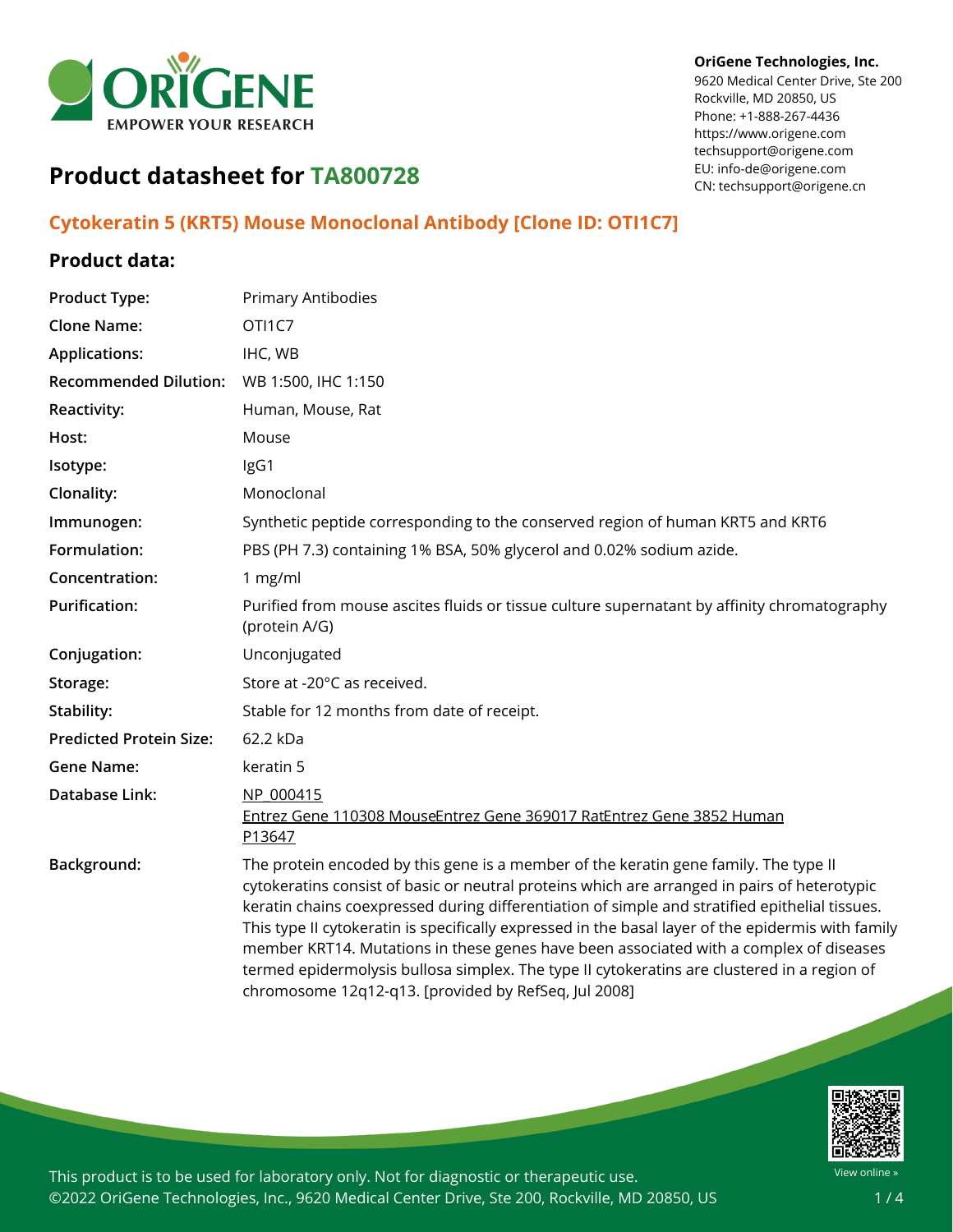ORIGENE

#### **Synonyms:** CK5; DDD; DDD1; EBS2; K5; KRT5A

## **Product images:**

 $15$ 



HepG2 HeLa SVT2 A549 COS7 Jurkat MDCK PC12 MCF7

HEK293T cells were transfected with the pCMV6- ENTRY control (Cat# [PS100001], Left lane) or pCMV6-ENTRY KRT5 (Cat# [RC206870], Right lane) cDNA for 48 hrs and lysed. Equivalent amounts of cell lysates (5 ug per lane) were separated by SDS-PAGE and immunoblotted with anti-KRT5(Cat# TA800728). Positive lysates [LY400149] (100ug) and [LC400149] (20ug) can be purchased separately from OriGene.

Western blot analysis of extracts (35ug) from 9 different cell lines by usin g anti-KRT5 monoclonal antibody (HepG2: human; HeLa: human; SVT2: mouse; A549: human; COS7: monkey; Jurkat: human; MDCK: canine; PC12: rat; MCF7: human).



Immunohistochemical staining of paraffinembedded Adenocarcinoma of Human ovary tissue using anti-KRT5 mouse monoclonal antibody. (Heat-induced epitope retrieval by 1mM EDTA in 10mM Tris buffer (pH8.0) at 120°C for 3min, TA800728) (1:1000)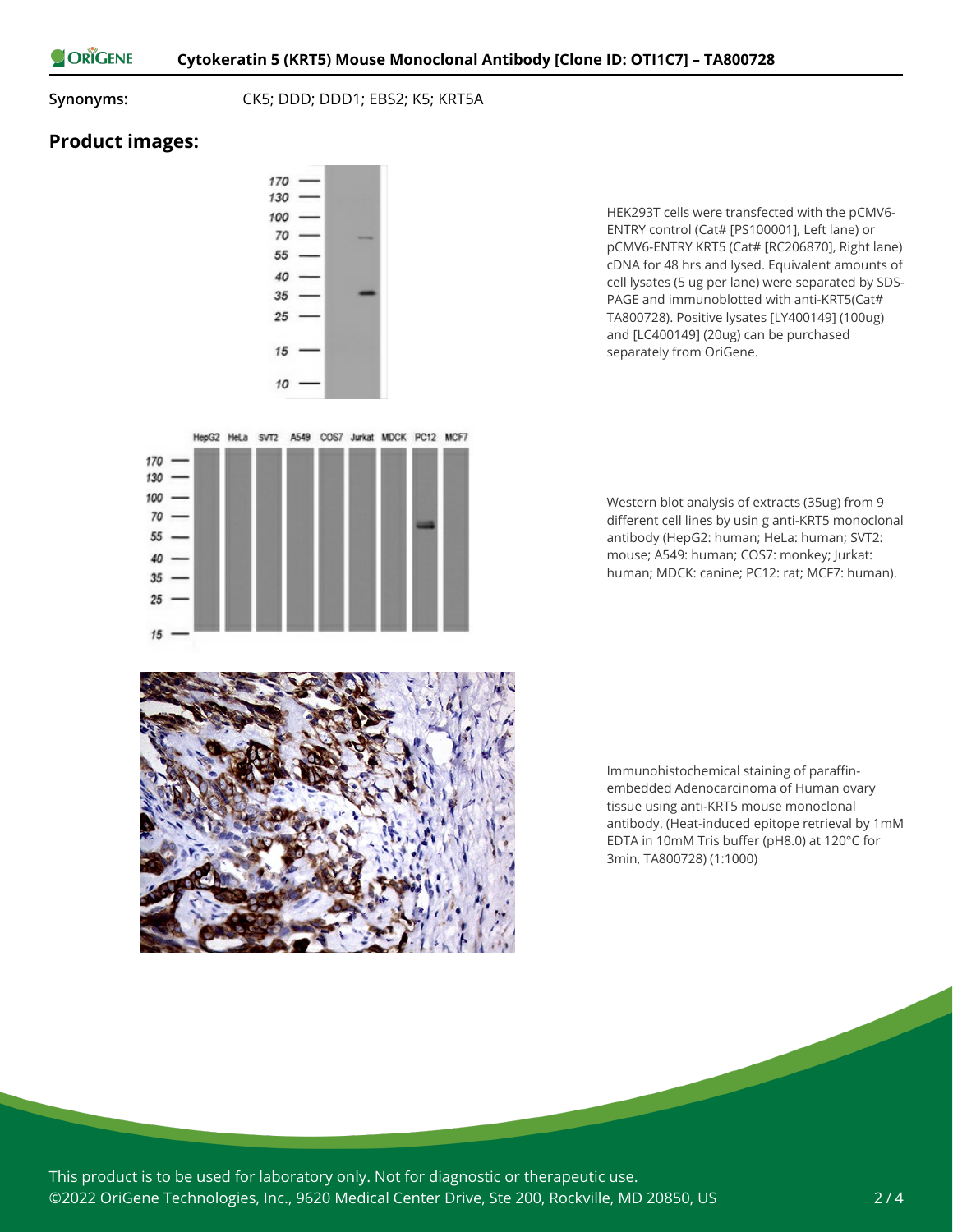ORIGENE



Immunohistochemical staining of paraffinembedded Carcinoma of Human thyroid tissue using anti-KRT5 mouse monoclonal antibody. (Heat-induced epitope retrieval by 10mM citric buffer, pH6.0, 120°C for 3min, TA800728)

Immunohistochemical staining of paraffinembedded Human endometrium tissue within the normal limits using anti-KRT5 mouse monoclonal antibody. (Heat-induced epitope retrieval by 10mM citric buffer, pH6.0, 120°C for 3min, TA800728)

Immunohistochemical staining of paraffinembedded Human prostate tissue within the normal limits using anti-KRT5 mouse monoclonal antibody. (Heat-induced epitope retrieval by 10mM citric buffer, pH6.0, 120°C for 3min, TA800728)